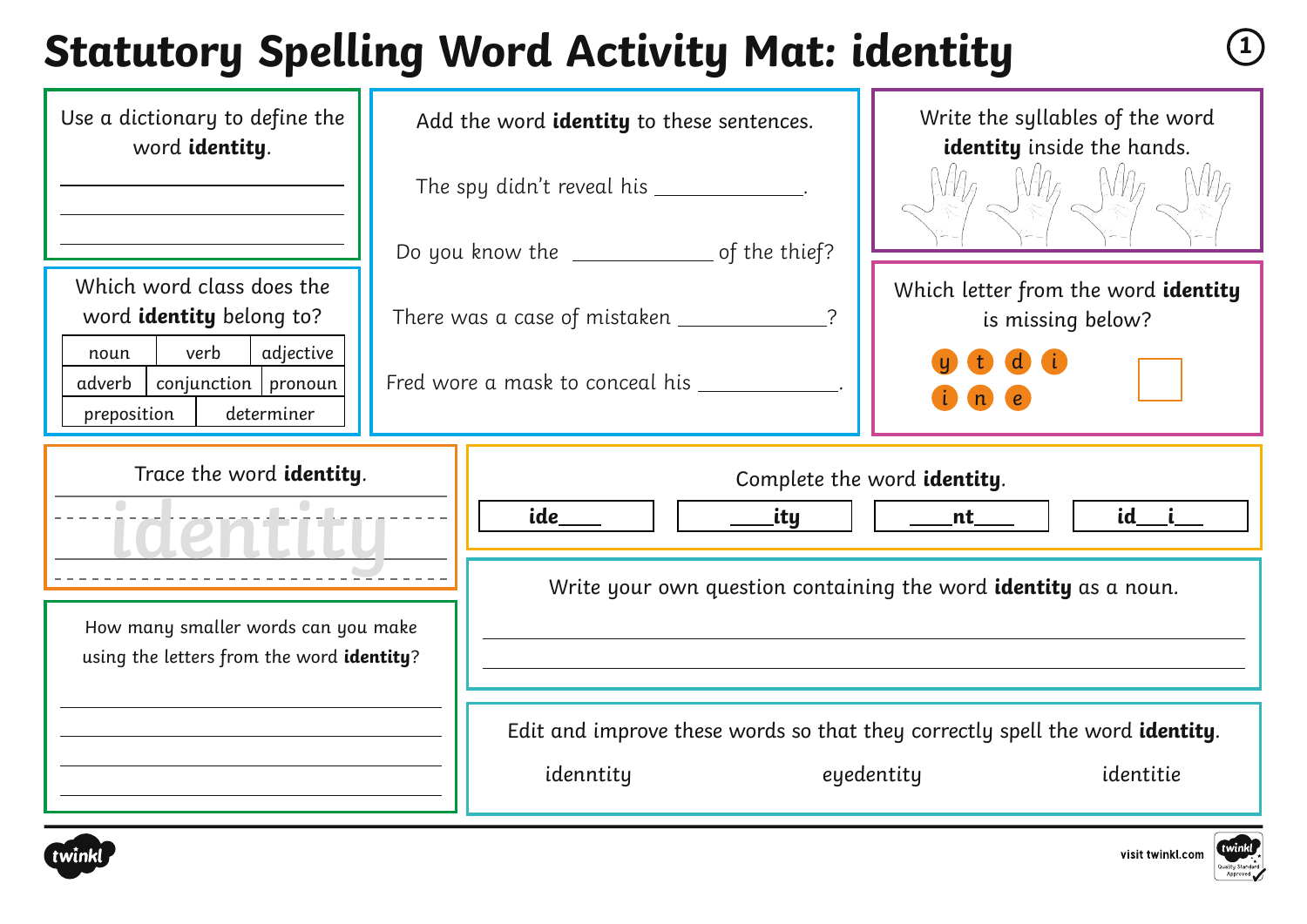# **Statutory Spelling Word Activity Mat: immediate <sup>2</sup>**

| Use a dictionary to define the<br>word immediate.                                                                                                          | Add the word <i>immediate</i> to these sentences.<br>Thankfully, the medicine had an<br>_______________ effect.            | Write the syllables of the word<br><b>immediate</b> inside the hands.          |
|------------------------------------------------------------------------------------------------------------------------------------------------------------|----------------------------------------------------------------------------------------------------------------------------|--------------------------------------------------------------------------------|
| Which word class does the<br>word <b>immediate</b> belong to?<br>verb<br>adjective<br>noun<br>$conjunction$ pronoun<br>adverb<br>determiner<br>preposition | Gita received an ______________ response to<br>her message.<br>"Are you in _____________ danger?"<br>called the lifeguard. | Which letter from the word<br><b>immediate</b> is missing below?               |
| Trace the word <b>immediate</b> .                                                                                                                          | immed<br>iate                                                                                                              | Complete the word immediate.<br>ed<br>imm<br>$\mathbf{a}$                      |
| Write a synonym and an antonym for the<br>word <b>immediate</b> .                                                                                          |                                                                                                                            | Write your own statement containing the word <b>immediate</b> as an adjective. |
|                                                                                                                                                            |                                                                                                                            | Edit and improve these words so that they correctly spell the word immediate.  |

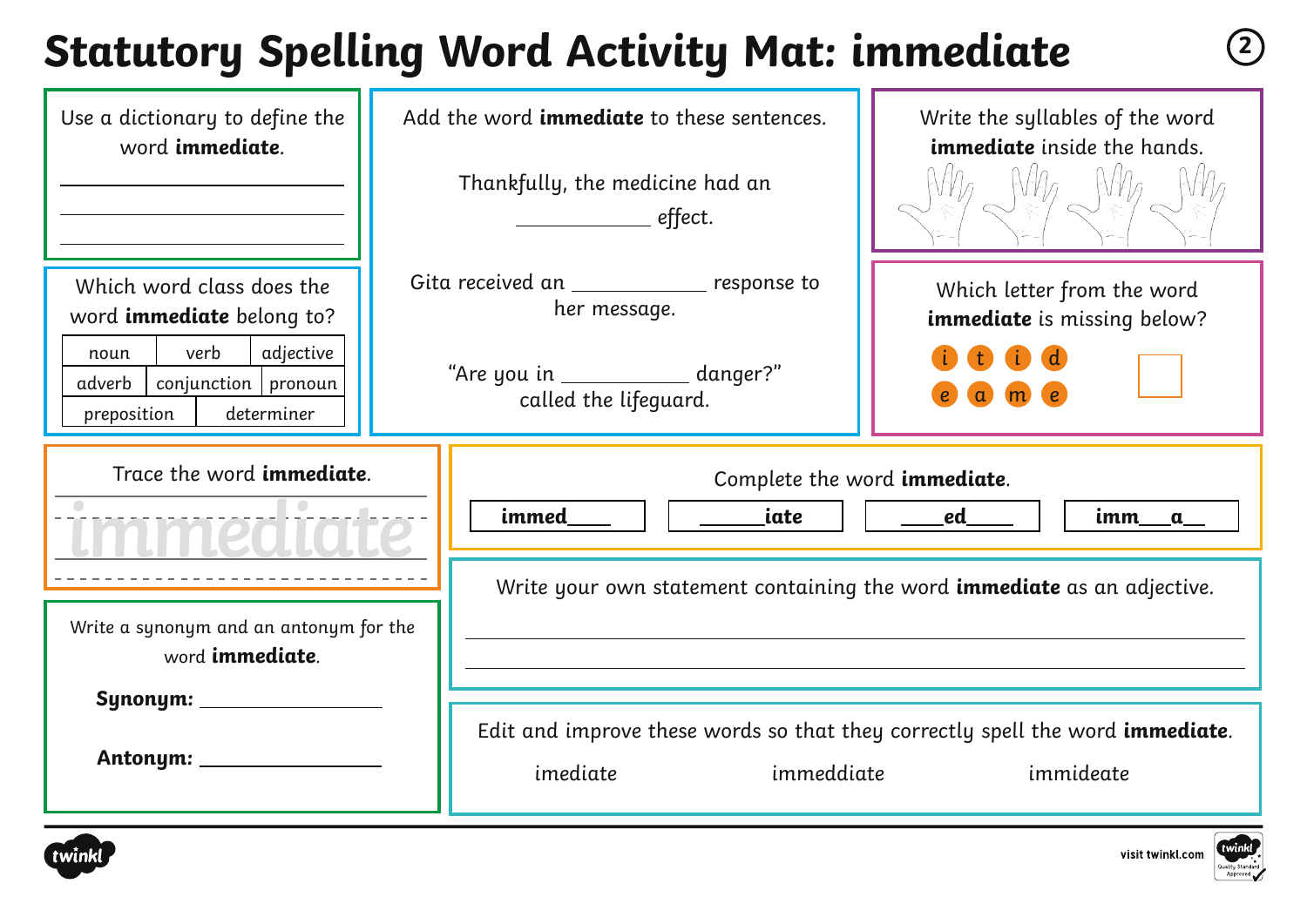# **Statutory Spelling Word Activity Mat: individual <sup>3</sup>**

| Use a dictionary to define the<br>word <b>individual</b> .                                                                                                      | Add the word <i>individual</i> to these sentences.<br>Each ____________________ is unique. | Write the syllables of the word<br>individual inside the hands.<br>$W\!A$ $W\!A$ $W\!A$ $W\!A$ $W\!A$ |  |
|-----------------------------------------------------------------------------------------------------------------------------------------------------------------|--------------------------------------------------------------------------------------------|-------------------------------------------------------------------------------------------------------|--|
|                                                                                                                                                                 | The noodles come in ___________________ packets.                                           |                                                                                                       |  |
| Which word classes does the<br>word <b>individual</b> belong to?<br>verb<br>adjective<br>noun<br>$conjunction$   pronoun<br>adverb<br>determiner<br>preposition | My report stated that I'm a responsible<br>What an ____________________ style you have!    | Which letter from the word<br>individual is missing below?<br><b>w D</b> <i>ti</i>                    |  |
| Trace the word <b>individual</b> .                                                                                                                              | Complete the word <i>individual</i> .<br>indiv<br>dual<br>id<br>ind<br>vi l                |                                                                                                       |  |
| $\overline{\phantom{a}}$                                                                                                                                        |                                                                                            |                                                                                                       |  |
| Write a synonym and an antonym for<br>the word <b>individual</b> .                                                                                              | Write your own statement containing the word <b>individual</b> as a noun.                  |                                                                                                       |  |



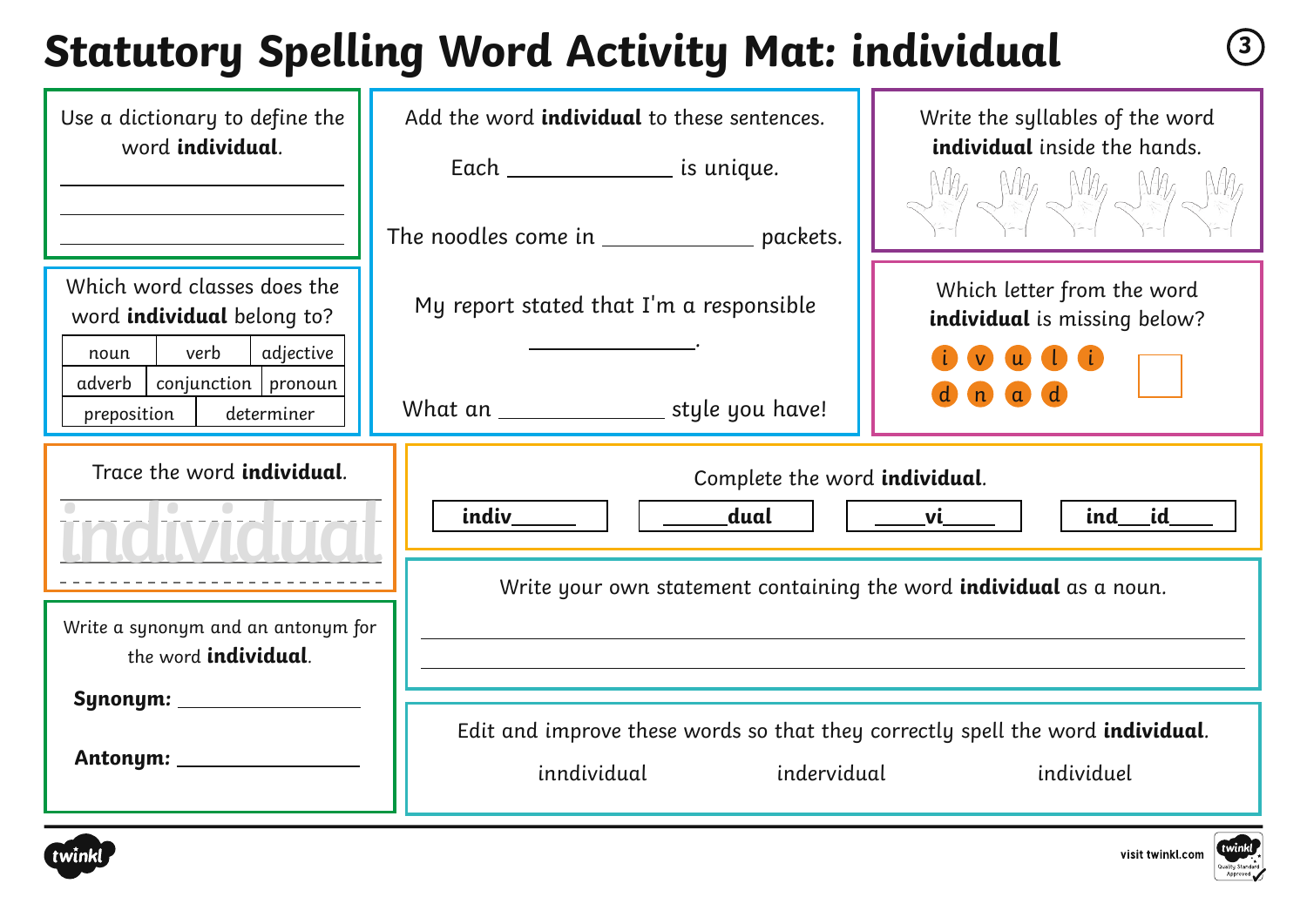# **Statutory Spelling Word Activity Mat: interfere <sup>4</sup>**

| Use a dictionary to define the<br>word interfere.                                                                                                            | Add the word interfere to these sentences.<br>Please don't ____________ with my work.                       | Write the syllables of the word<br>interfere inside the hands.                                          |  |  |
|--------------------------------------------------------------------------------------------------------------------------------------------------------------|-------------------------------------------------------------------------------------------------------------|---------------------------------------------------------------------------------------------------------|--|--|
|                                                                                                                                                              | Why do you always have to ___________                                                                       |                                                                                                         |  |  |
| Which word class does the<br>word <b>interfere</b> belong to?<br>verb<br>adjective<br>noun<br>conjunction   pronoun<br>adverb  <br>determiner<br>preposition | I won't _________________ with your play.<br>He will _______________ with our plans.                        | Which letter from the word interfere<br>is missing below?<br>e(n)<br>t                                  |  |  |
| Trace the word interfere.                                                                                                                                    | Complete the word <b>interfere</b> .<br>$\rule{1em}{0.15mm}$ fere<br>inter<br>in_fe_<br>$r$ and $r$ and $r$ |                                                                                                         |  |  |
| Write a synonym and an antonym for<br>the word <b>interfere</b> .                                                                                            | Write your own question containing the word <b>interfere</b> as a verb.                                     |                                                                                                         |  |  |
| Synonym: ____________                                                                                                                                        | interrfere                                                                                                  | Edit and improve these words so that they correctly spell the word interfere.<br>interfear<br>interfeer |  |  |